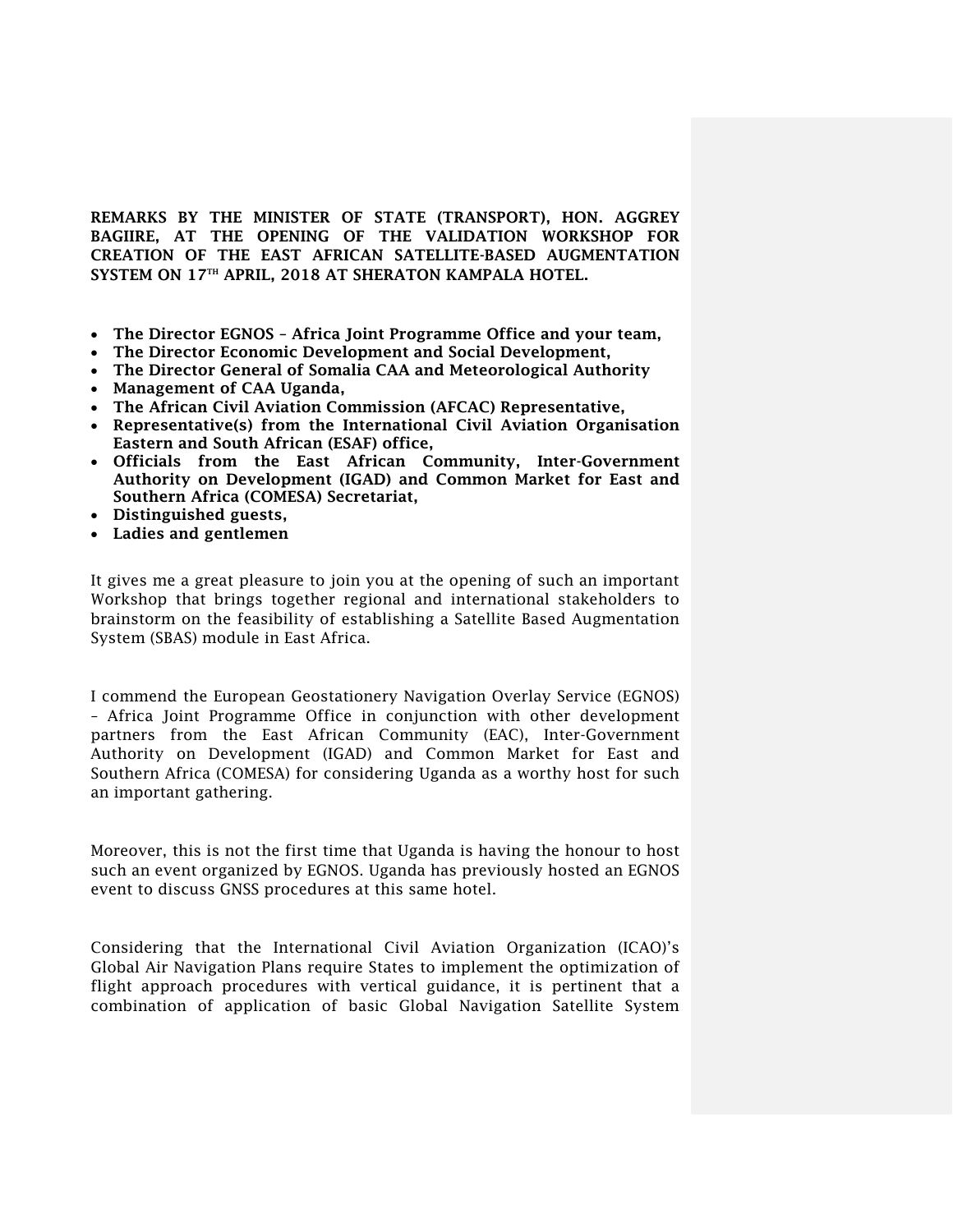(GNSS), Barometric-Vertical Navigation Satellite-Based Augmentation System (SBAS) and Ground-Based Augmentation Systems is adopted.

The implementation of Satellite-Based Augmentation Systems in East Africa is expected to enhance the region's air transport system in a number of ways:

- $\rightarrow$  It will increase runway capacity to handle more landings and departures. This is so because in contrast to Instrument Landing Systems (ILS), the Global Navigation Satellite System (GNSS)–based approaches such as performance based navigation (PBN) do not require the definition and management of sensitive and critical areas resulting in potentially increased runway capacity.
- $\rightarrow$  SBAS also increase aerodrome accessibility as Airports become more easily accessed from anywhere in the world.
- $\rightarrow$  The new technology also leads to environmental benefits through reduced fuel burn as aircraft are able to take shorter routes due to the introduction of performance based navigation.
- $\rightarrow$  SBAS further enhances safety through ensuring stabilized approach paths for flights.
- $\rightarrow$  In addition, satellite-based system procedures do not require any physical infrastructure at the airport served, but simply having satellitebased elements such as reference stations, master stations and geostationary satellites in place. It is therefore, anticipated that this will come with reduction in capital investments and recurrent expenditure for landing instruments.
- $\rightarrow$  The implementation of Satellite-Based Augmentation Systems in East Africa is also expected to enhance the region's social and economic development through its benefits going beyond aviation, to impact agriculture, maritime, rail and road transport applications.

This four-day meeting is therefore very important in shaping the future of the region's aviation industry.